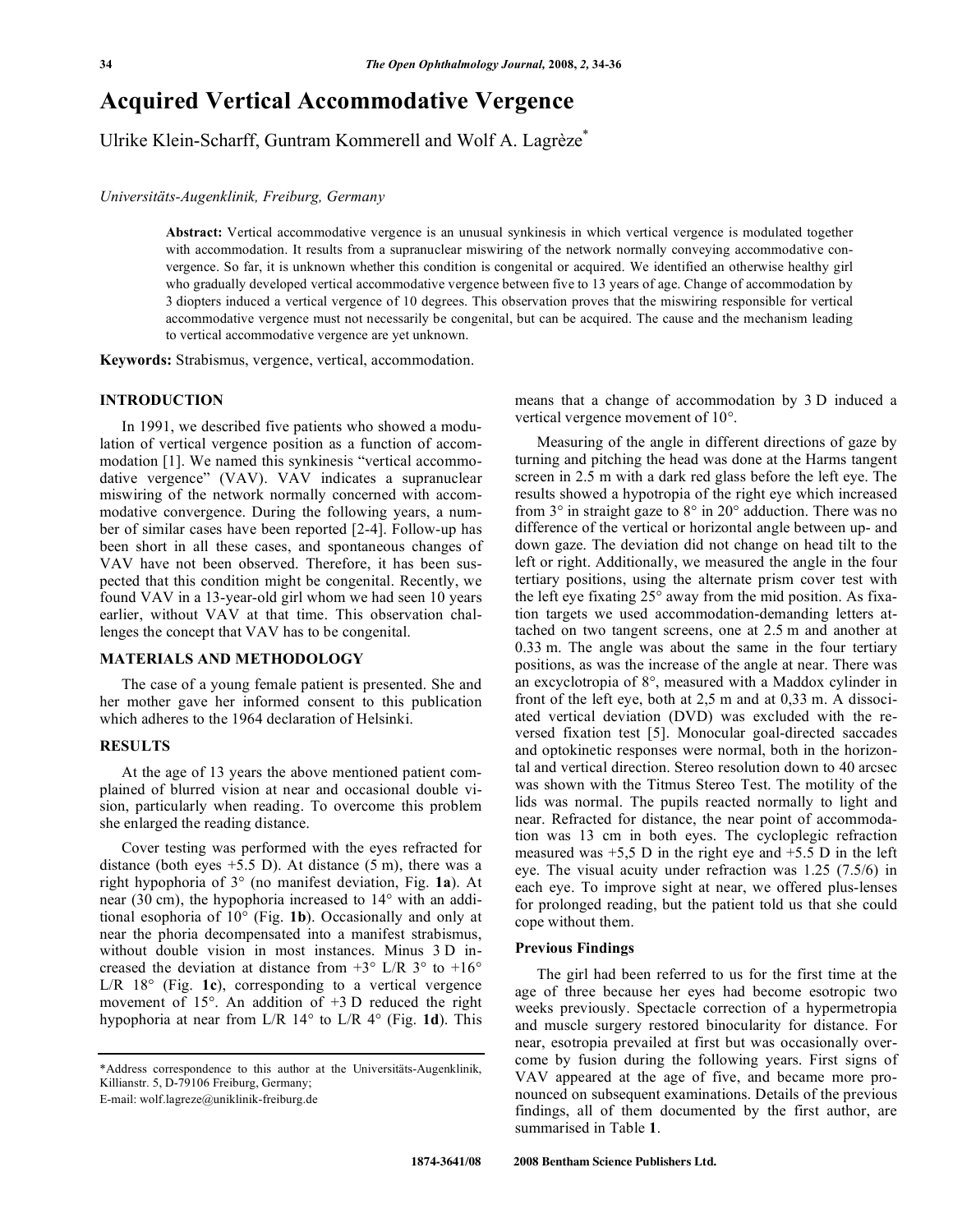

**Fig. (1).** Patient with acquired vertical accommodative vergence. (**a**) fixating at distance and refracted for distance\*, (**b**) fixating at near and refracted for distance, (**c**) fixating at distance with an addition of -3 D to distance refraction, and (**d**) fixating at near with an addition of +3 D to distance refraction. \*(**a**) may indicate right hypotropia and exotropia. However, the corneal light reflex has the same height in both eyes in relation to the upper pupillary margin. This may be difficult to see as the upper part of the right iris appears darker than in left eye. With regard to a possible horizontal deviation one has to keep in mind that the patient was fixating at distance while being photographed from 1m explaining the nasal displacement of the light reflex.

## **DISCUSSION**

 The 13-year-old girl showed the characteristic signs of vertical accommodative vergence (VAV): looking from 5 m to 30 cm led to a vertical vergence of 11°, relaxation of accommodation with an addition of +3 D at near induced a vertical vergence of 10°, and stimulation of accommodation with -3 D at distance induced a vertical vergence of 15°.

#### **Differential Diagnosis**

 A dissociated vertical divergence was excluded with the reversed fixation test [5]. The further depression of the right eye from straight gaze to adduction was only 5°, i.e. too small to explain the vertical vergence as a consequence of near convergence. An aberrant regeneration of the oculomotor nerve was ruled out as the cause of the synkinesis between accommodation and vertical vergence, because the motility of the pupils and the upper lids was normal. Despite an excyclotorsion of 8°, a fourth nerve palsy is unlikely, because the vertical deviation decreased in right gaze and did not change between up- and down-gaze.

## **Time Course**

 During the first three years of live the eyes were unconspicuous. At the age of three years an esotropia with elevation in adduction of the left eye appeared. At this age and at the age of four (after eye muscle surgery), the esotropia increased when the girl looked at near, but there was no evidence of a vertical vergence. It is unlikely that the examiner (first author) overlooked VAV at this time, for two reasons. First, she measured, not merely estimated, the angle at far and near. Second, she was well aware of VAV, since she had introduced this condition into the literature, just three years before she saw the three year-old girl [1]. These findings

exclude that the synkinesis between accommodation and vertical vergence was congenital. A first sign of VAV appeared not before the age of five, when the girl showed a vertical angle, only at near  $(L/R 6^{\circ})$ . Until the age of 13 years, the VAV gradually increased up to an angle of about 13°. Hence, the VAV must have developed between the ages of five and 13 years.

#### **Cases in the Literature Suggesting Acquisition of VAV**

 Although most cases of VAV reported in the literature are compatible with a congenital synkinesis, there are three patients in whom an acquisition of VAV later in life appears to be likely. One of the patients described in our previous publication [1] complained of vertical diplopia at near that did not occur before the age of about 16 years. Gräf [2] described a 31 year-old man with VAV whose right eye had become blind from an injury at the age of nine. The history and a photograph taken at the age of five suggested that there had been no strabismus before the injury. Thomas *et al*. [4] reported a 36 year-old patient with VAV who had been complaining of worsening intermittent double vision only for the last eight years.

#### **Pathogenesis**

 We have no compelling suggestion as to the mechanism that leads to VAV. A general disease has not been implicated in any of the cases reported in the literature. Similar to the girl described in the present paper most patients had binocular vision, broken up only occasionally by manifest strabismus. In none of them did VAV facilitate binocularity. Therefore, an advantageous adaptation to an underlying ocular motor abnormality can be ruled out. Rather, VAV appears to be a primary dysfunction of the supranuclear ocular motor system.